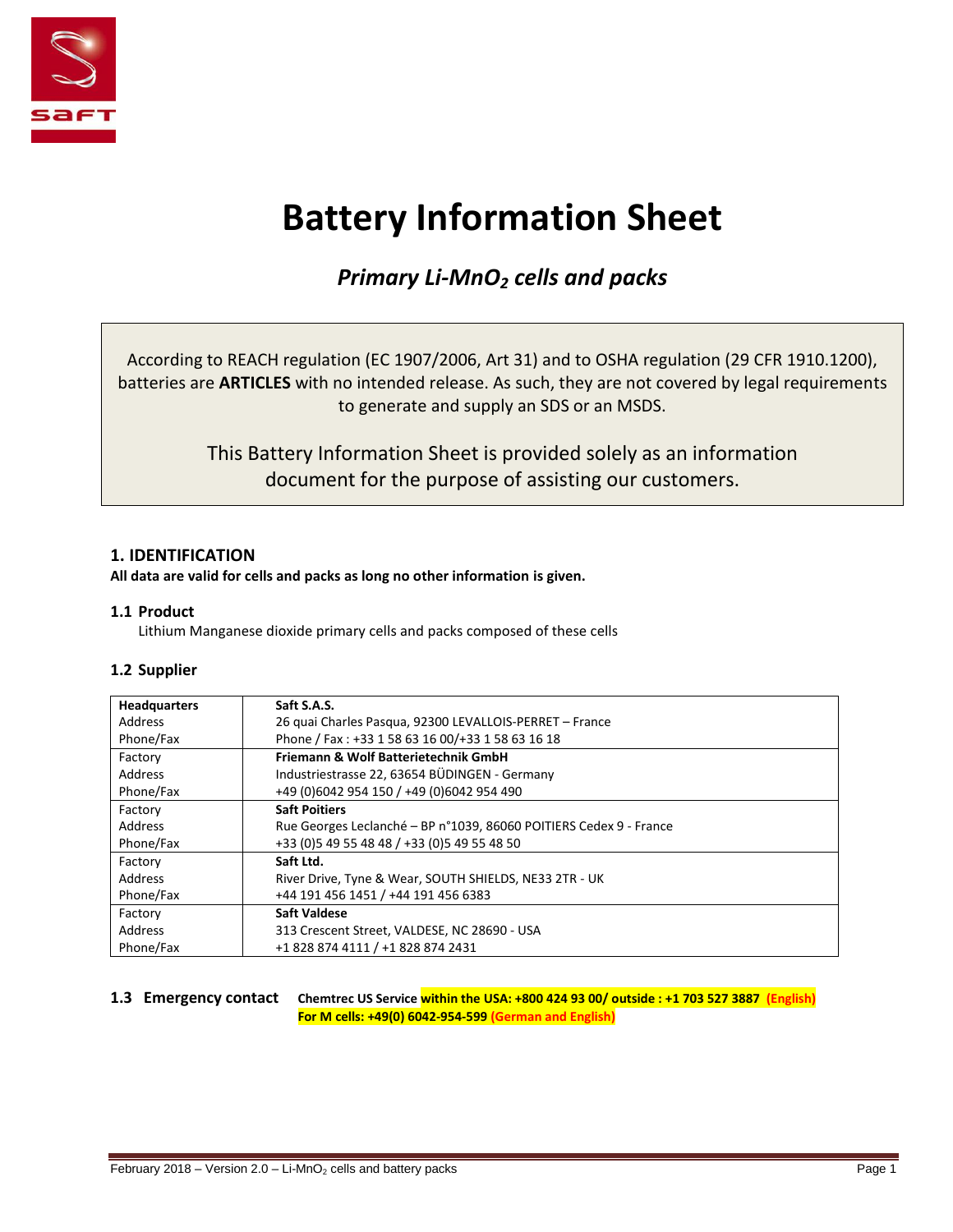

## **2. HAZARD IDENTIFICATION**

Not chemically dangerous with normal use in accordance with Saft recommendations as stated in the user manuals or other similar documentation. Under normal conditions of use, the electrode materials and electrolyte they contain are not released to the outside, provided that the battery integrity is maintained and seals remain intact. Exposure to the ingredients contained within or their combustion products could be harmful.

Risk of exposure only in case of abuse (mechanical, thermal, electrical) which leads to the activation of safety valves and/or the rupture of the battery containers. In particular, the battery should not be opened, burned or stored/used above the specified temperature range (for more details see Section 4). Electrolyte leakage or battery venting/explosion/fire may follow, depending upon the circumstances.

#### **Protection from charging:**

Whenever lithium batteries are not the single power source in a circuit, the following measures recommended by Underwriters Laboratories are relevant. The cells should not be connected with an electrical power source that would increase the load through the cells. The electronic circuit shall include one of the following:

A. Two suitable diodes or the equivalent in series with the cells to prevent any reverse (charging) current. The second diode is used to provide protection in the event that one would fail. Quality control, or equivalent procedures, shall be established by the device manufacturer to check that the diode polarity is correct for each unit.

or

B. A blocking diode or the equivalent to prevent any reverse (charging) current and a resistor to limit current in case of diode failure. The resistor should be sized to limit the reverse (charging) current to the maximum value according to the data sheet of the cell.

## **Hazards in case of opened cells by released material:**

**EYE CONTACT:** Can cause eye irritation. Dust may cause inflammation of eyelids.

**SKIN CONTACT:** Can cause skin irritation.

**INHALATION:** Can cause respiratory tract and mucus membrane irritation. If gas is generated during battery disassembly, throat irritation may occur.

**INGESTION:** Can be poisoning if swallowed.

#### **3. COMPOSITION, INFORMATION OR INGREDIENTS**

#### **3.1 At cell level**

| 3.2                                     |                   |                                |           |           |           |
|-----------------------------------------|-------------------|--------------------------------|-----------|-----------|-----------|
| Component                               | <b>CAS Number</b> | EINECS/ELINCS Content (wt. %)* |           |           |           |
| Lithium                                 | 7439-93-2         | 231-102-5                      | $3 - 4$   |           |           |
| Manganese dioxide                       |                   |                                | 1313-13-9 | 215-202-6 | 40-50     |
| Organic electrolyte**                   |                   |                                | N/A       | N/A       | $15 - 25$ |
| Carbon                                  |                   |                                | 1338-86-4 |           | $1 - 5$   |
| Copper                                  |                   |                                | 7440-50-8 | 231-159-6 | $1 - 15$  |
| Aluminium                               |                   |                                | 7429-90-5 | 231-072-3 | $1 - 20$  |
| Stainless steel, Nickel, inert material |                   |                                | N/A       | N/A       | remainder |

*\* Quantities vary with cell type*

*\*\* Contains 1,2-Dimethoxyethane (CAS 110-71-4, EINECS 603-031-00-3), content < 3 % listed on REACH candidate list since June 2012*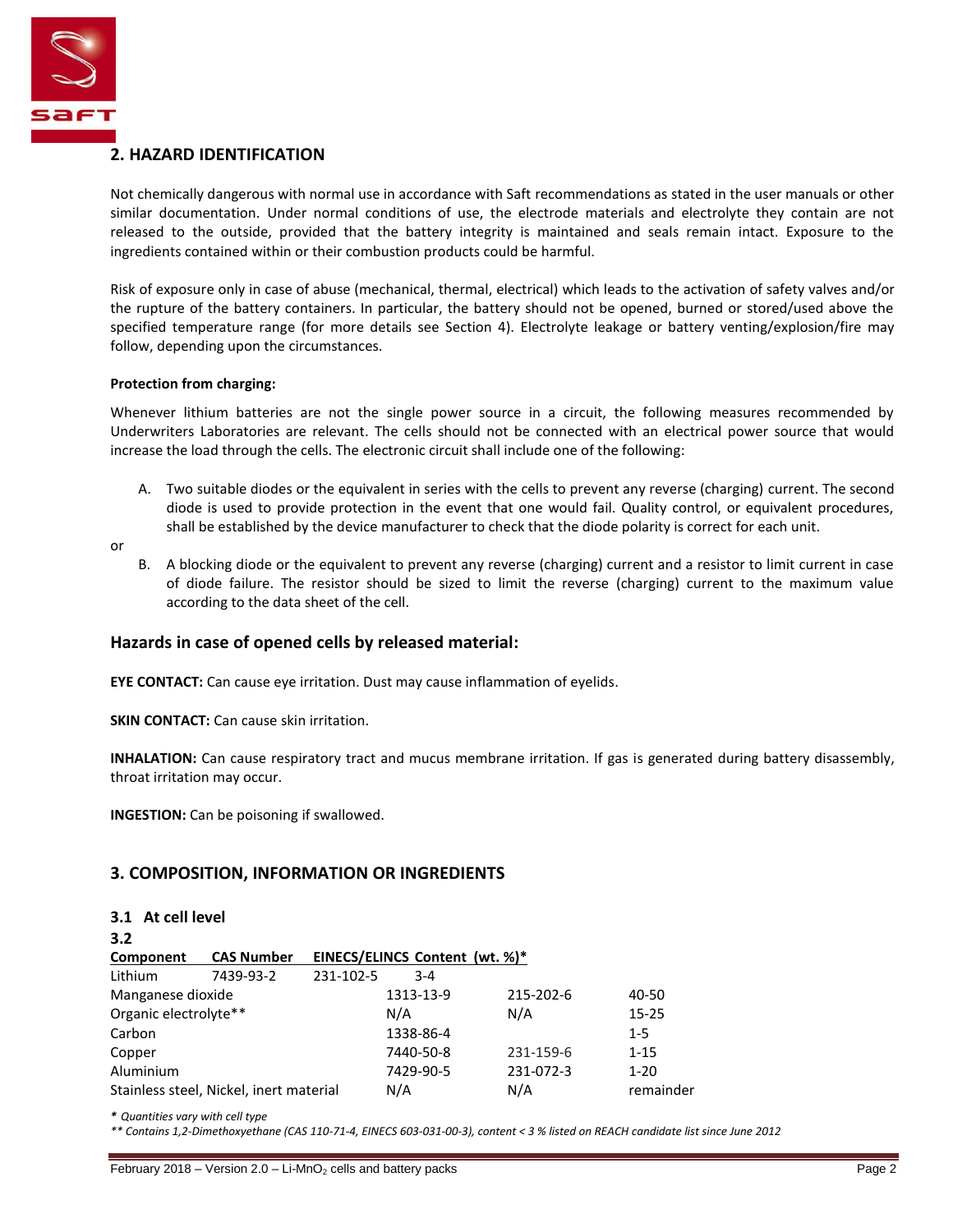

#### **3.3 At battery pack level**

Depending on the type of battery pack the content may vary but will not exceed the given content ranges.

## **4. FIRST AID MEASURES (not anticipated under normal use)**

#### **4.1. Electrolyte contact**

**EYE CONTACT:** Irrigate thoroughly with water for at least 15 minutes. Obtain medical attention.

**SKIN CONTACT**: Wash off skin thoroughly with tap water. Remove contaminated clothing and wash before reuse. In severe cases obtain medical attention.

**INHALATION:** Remove from exposure, rest and keep warm. In severe cases obtain medical attention.

**INGESTION:** Wash out mouth thoroughly with water and give plenty of water to drink. Obtain medical attention.

**FURTHER TREATMENT**: All cases of eye contamination, persistent skin irritation and casualties who have swallowed this substance or been affected by breathing its vapours should be seen by a doctor.

#### **4.2. Lithium metal contact**

**EYE CONTACT:** Immediately flush with large quantities of water for at least 15 minutes, with open eyelids, and get medical attention.

**SKIN CONTACT:** Remove particles of lithium from skin as quick as possible. Immediately flush with plenty of water for at least 15 minutes and get medical attention.

**INHALATION/INGESTION:** Contents of an opened cell may cause respiratory tract and mucus membrane irritation. Remove from exposure, rest and keep warm. Immediately inhale Cortisone spray. In severe cases, track medical surveillance for 48 hours.

## **5. FIRE FIGHTING MEASURES (not anticipated under normal use)**

#### **ESTINGUISHING MEDIA:**

- $\bullet$  Li-MnO<sub>2</sub> cells and batteries: CO<sub>2</sub> extinguishers or, even preferably, copious quantities of water or water-based foam can be used to cool down burning Li-MnO<sub>2</sub> cells and batteries, as long as the extent of the fire has not progressed to the point that the lithium metal they contain is exposed (marked by deep red flames).
- Raw lithium: **Use only metal (Class D) extinguishers**
- Do not use sand, dry powder or soda ash, graphite powder or fire blankets.

**SPECIAL FIRE FIGHTING PROCEDURES:** Fire fighters should wear self-contained breathing apparatus.

Use approved / certified vapour respirator to avoid breathing toxic fumes. Wear protective clothing and equipment to prevent potential body contact with electrolyte solution. It is permissible to use any class of extinguishing medium, specified above, on these batteries or their packing material. Cool exterior of batteries if exposed to fire to prevent rupture.

## **PARTICULAR HAZARDS RESULTING FROM EXPOSURE TO THE SUBSTANCE/PREPARATION, TO COMBUSTION AND GAS**

**PRODUCTS:** The cell can release vaporized or decomposed electrolyte fumes when being heated to temperatures above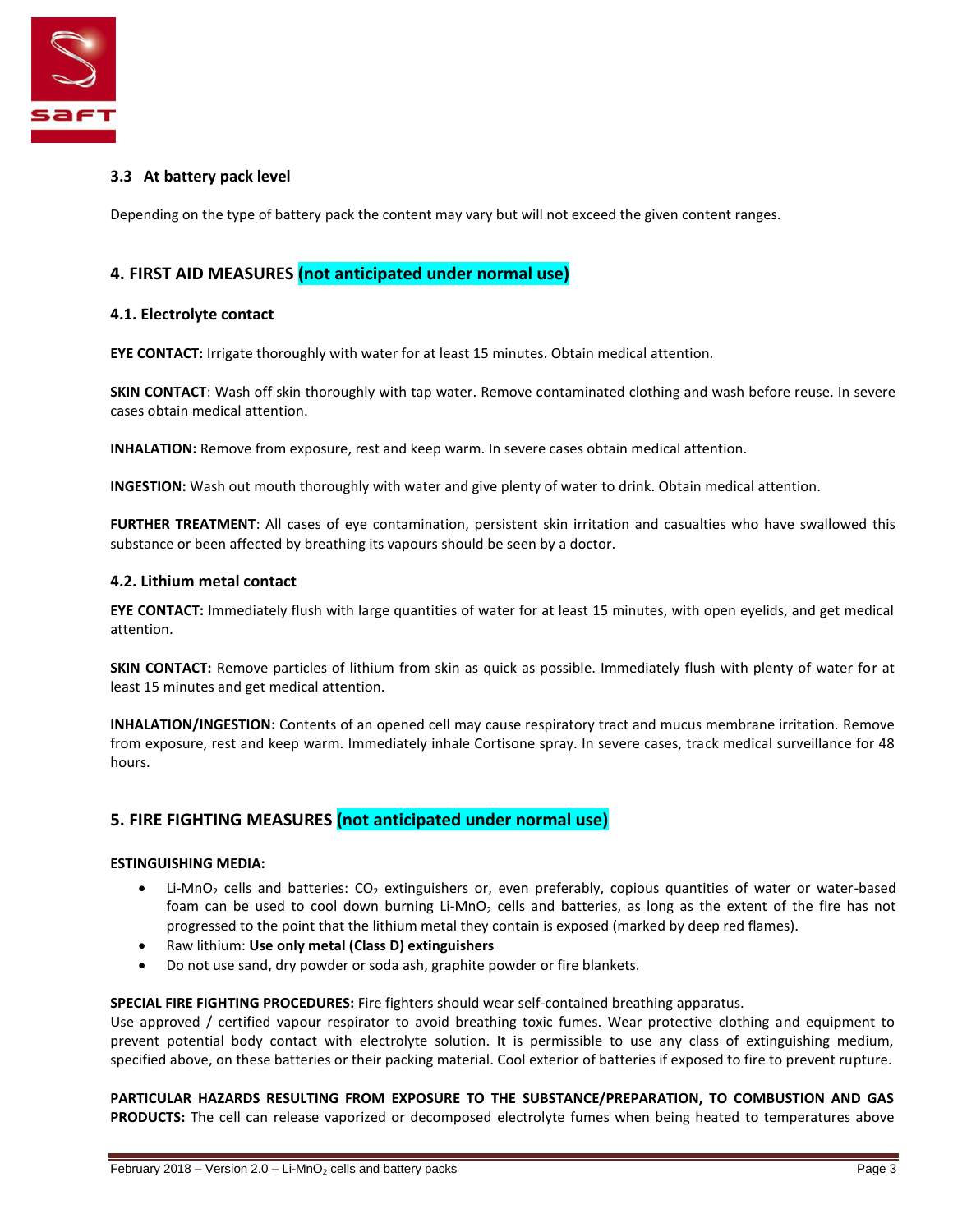

their temperature rating. Solvents within the electrolyte are flammable liquids and must be kept away from any kind of ignition source.

Above 160°C (+356°F) cells / packs may explode and release sparks, metallic parts and burning lithium.

## **6. ACCIDENTAL RELEASE MEASURES (not anticipated under normal use)**

**INDIVIDUAL PRECAUTIONS:** Evacuate the employees from the contaminated area until fumes dispersal. In case of electrolyte leakage from a cell or battery, do not inhale the gas as possible. In case of skin or eye contact, inhalation or ingestion, follow the measures described in section 12.

**ENVIRONMENTAL PRECAUTION:** Avoid sewage, surface water and underground water contamination. Avoid ground and atmosphere contamination.

**WAYS OF CLEANING:** Wearing protective glasses and gloves, use absorbent material (sand, earth or vermiculite) to absorb any exuded material. Seal leaking battery (unless hot) and contaminated absorbent material in plastic bag and dispose of as Special waste in accordance with local regulations.

## **7. HANDLING AND STORAGE**

**IMPORTANT NOTICE: The battery should not be opened without Saft approval, destroyed or incinerated since the battery may cause fire or the ingredients contained in the cells could be harmful under some circumstances if exposed.**

The Lithium Manganese dioxide cells described in this Battery Information Sheet are sealed units which are not hazardous when used according to the recommendations of the manufacturer.

#### **STORAGE:**

- Store in a cool, dry place but prevent condensation on cells and batteries.
- Elevated temperatures can result in shortened battery life and degrade performance.
- Do not store batteries in high humidity environments for long periods of times.
- Since short circuit can cause burn hazard, leakage or explosion hazard, keep batteries in original packaging until use and do not mix them.
- Keep original packaging for return of cells or battery packs to the supplier.

#### **HANDLING:**

- Do not recharge
- Do not over-discharge or force discharge
- Do not short (+) or (-) terminal with conductors.
- Do not reverse the polarity
- Do not open the battery packs or cells
- Do not submit to excessive mechanical stress (puncture, crush, deformation etc.).
- Do not expose to water or condensation, oxidizing or reducing agents, acids or bases.
- Do not expose to temperatures above the temperature rating of battery.
- Do not directly heat, solder or throw into fire.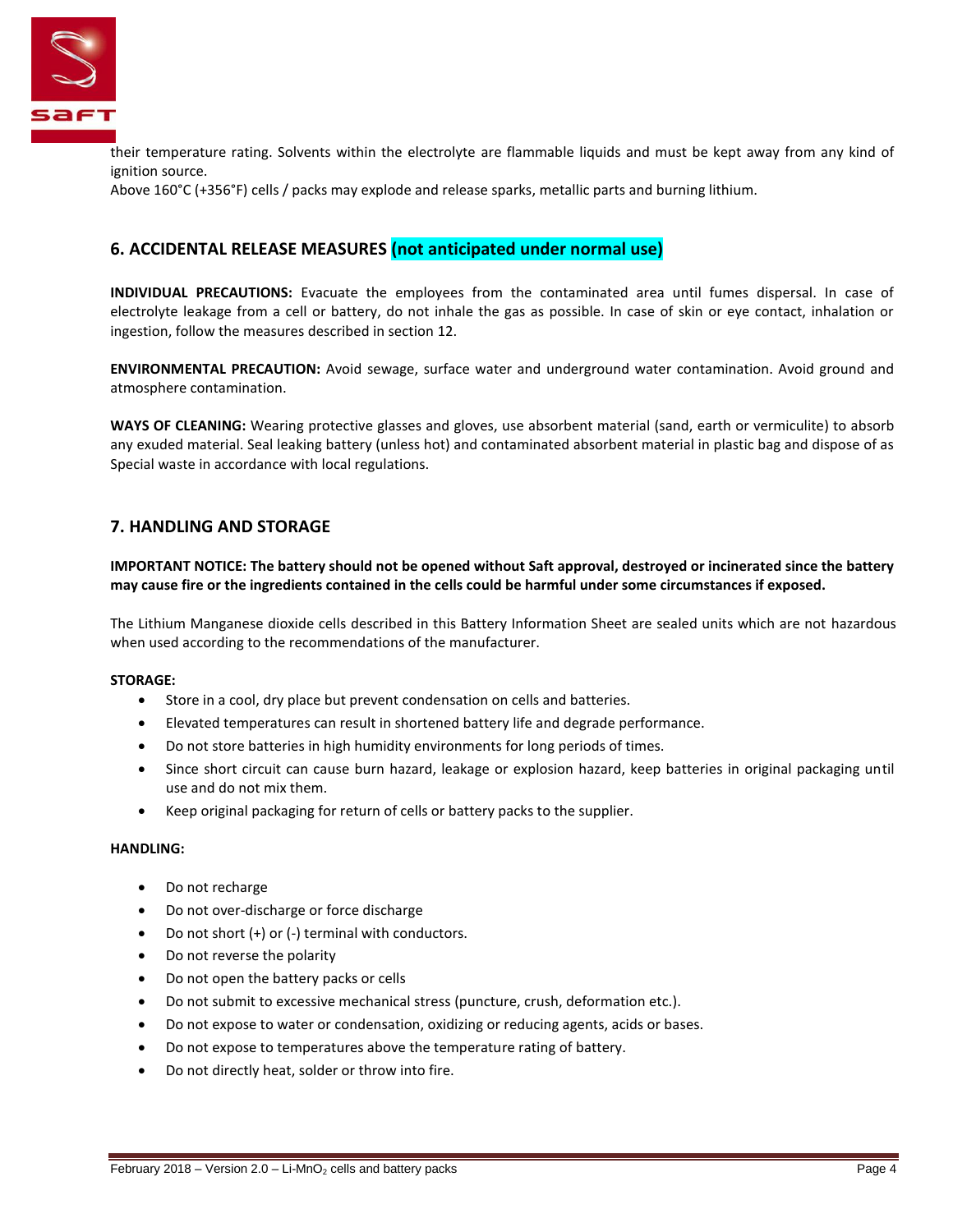

 Immediately disconnect the batteries if, during operation, they emit an unusual smell, feel hot, change shape, or appear abnormal in any other way. Put straight into a bucket of water. Contact Saft if any of these problems are observed.

#### **BATTERY PACK ASSEMBLY:**

The design and assembly of battery packs require special skills, expertise and experience. Therefore it is not recommended that the end user attempts to self-assemble battery packs. It is preferable that any battery using lithium cells is fabricated by Saft to ensure proper battery design and construction. A full battery assembly service is available from Saft which can be contacted for further information. If for any reason, this is not possible, Saft can review the pack design in confidence to ensure that the design is safe (in assembly and use) and capable of meeting stated performance requirements.

#### **OTHER:**

Follow Manufacturers recommendations regarding maximum recommended currents and operating temperature range.

## **8. EXPOSURE CONTROLS AND PERSONAL PROTECTION\* (not necessary under normal use)**

| 8              | <b>Respiratory</b><br>protection | In case of incident or after an abusive use, in case of a cell opening or a leak, use gas mask which<br>covers the whole face and equipped with ABEK type filters or escape mask type Self-Contained<br><b>Breathing Apparatus.</b><br>Fire fighters should wear self-contained breathing apparatus. |
|----------------|----------------------------------|------------------------------------------------------------------------------------------------------------------------------------------------------------------------------------------------------------------------------------------------------------------------------------------------------|
| $\mathbb{R}^n$ | Hand<br>protection               | Use polypropylene, polyethylene, rubber or Viton gloves when handling leaking or ruptured cells.                                                                                                                                                                                                     |
| 8              | Eye<br>protection                | In case of incident or after an abusive use, in case of a leak or cell opening, wear safety glasses with<br>protected side shields or a mask covering the whole face when handling leaking or ruptured cells                                                                                         |
|                | Other                            | In the event of leakage or ruptured cells, wear a rubber apron and protective clothes.                                                                                                                                                                                                               |

#### **Handle an opened battery or cell only in a well-ventilated place.**

*\*AFNOR pictograms*

## **9. PHYSICAL AND CHEMICAL PROPERTIES**

The lithium-MnO<sub>2</sub> cells or batteries described by this Battery Information Sheet are sealed units when offered for sale. They are manufactured "articles" and do not expose the user to hazardous chemicals when used in accordance with manufacturer specifications.

## **10. STABILITY AND REACTIVITY**

Product is stable under conditions described in Section 4. The following hazards may occur under abuse conditions in case of cell opening:

**HAZARDOUS REACTIONS:** Lithium released from the cell may react with water in the atmosphere and produce hydrogen, which is a highly flammable gas.

**HAZARDOUS DECOMPOSITION PRODUCTS:** Thermal decomposition of the cell may release electrolyte liquid and vapour, harmful materials, and dusts.

**MATERIALS TO AVOID:** Oxidizing agents, bases, water.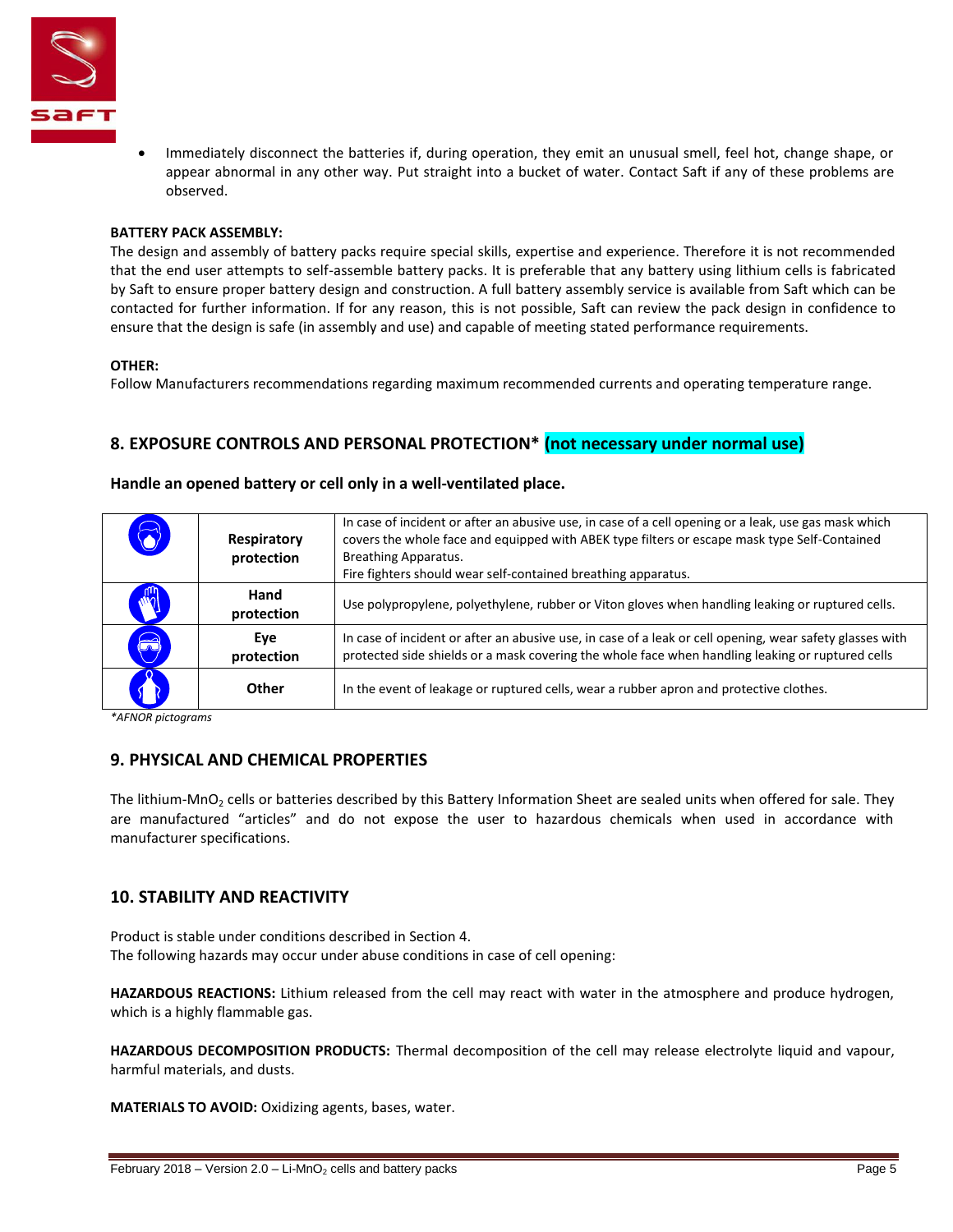

**CONDITIONS TO AVOID:** Do not heat above the temperature given in the data sheet of the specified cell or incinerate. Do not disassemble, crush, pierce, short, charge or recharge. Avoid mechanical or electrical abuse.

## **11. TOXICOLOGICAL INFORMATION**

Risk of irritation occurs only if the cell is mechanically, thermally or electrically abused to the point of compromising the enclosure. If this occurs, irritation to the skin, eyes and respiratory tract may occur.

1,2-Dimethoxyethane (EGDME) may impair fertility and may cause harm to unborn child. EGDME is listed on the REACH candidate list as SVHC since June 2012.

#### **12. ECOLOGICAL INFORMATION**

None known if used/disposed of correctly

## **13. DISPOSAL CONSIDERATIONS**

Battery recycling is either mandatory (European Directive 2006/66/EC) or recommended.

Since even cells and batteries discharged to their cut-off voltage can still contain considerable amounts of energy, terminals should always be protected to avoid short circuits.

Dispose in accordance with local laws and regulations (contact your local dealer). Store material for disposal as indicated in Section 4.

Do NOT dump into any sewers, on the ground or into any body of water. For large quantities a disposal service is offered on request.

See the section on "Sustainability & Environment" on <https://www.saftbatteries.com/about-us/environmental-responsibility>

The recycling of batteries must only be conducted by fully trained personnel of licensed recyclers. Attempting to dismantle batteries or modules into individual cells may lead to serious injuries or death due to high electrical voltage and/or energy.

#### **14. TRANSPORTATION INFORMATION**

#### **14.1 UN Transport regulations**

Lithium MnO<sub>2</sub> cells and battery packs are listed in the hazardous materials list according to UN Recommendations on Dangerous Goods Transportation. Depending on their lithium metal content, the transport of some single cells and small battery packs may be non-restricted (refer to the respective transport certificate)

| UN Number        | UN 3090 (cells and batteries shipped in bulk)              |
|------------------|------------------------------------------------------------|
|                  | UN 3091 (cells and batteries shipped in or with equipment) |
| ADR class:       | Class 9                                                    |
| Packaging group: |                                                            |
| Shipping name:   | Lithium metal batteries                                    |

#### **14.2 Label for conveyance**

For single cells and battery packs which are non-restricted to transport, use "lithium batteries inside" label.